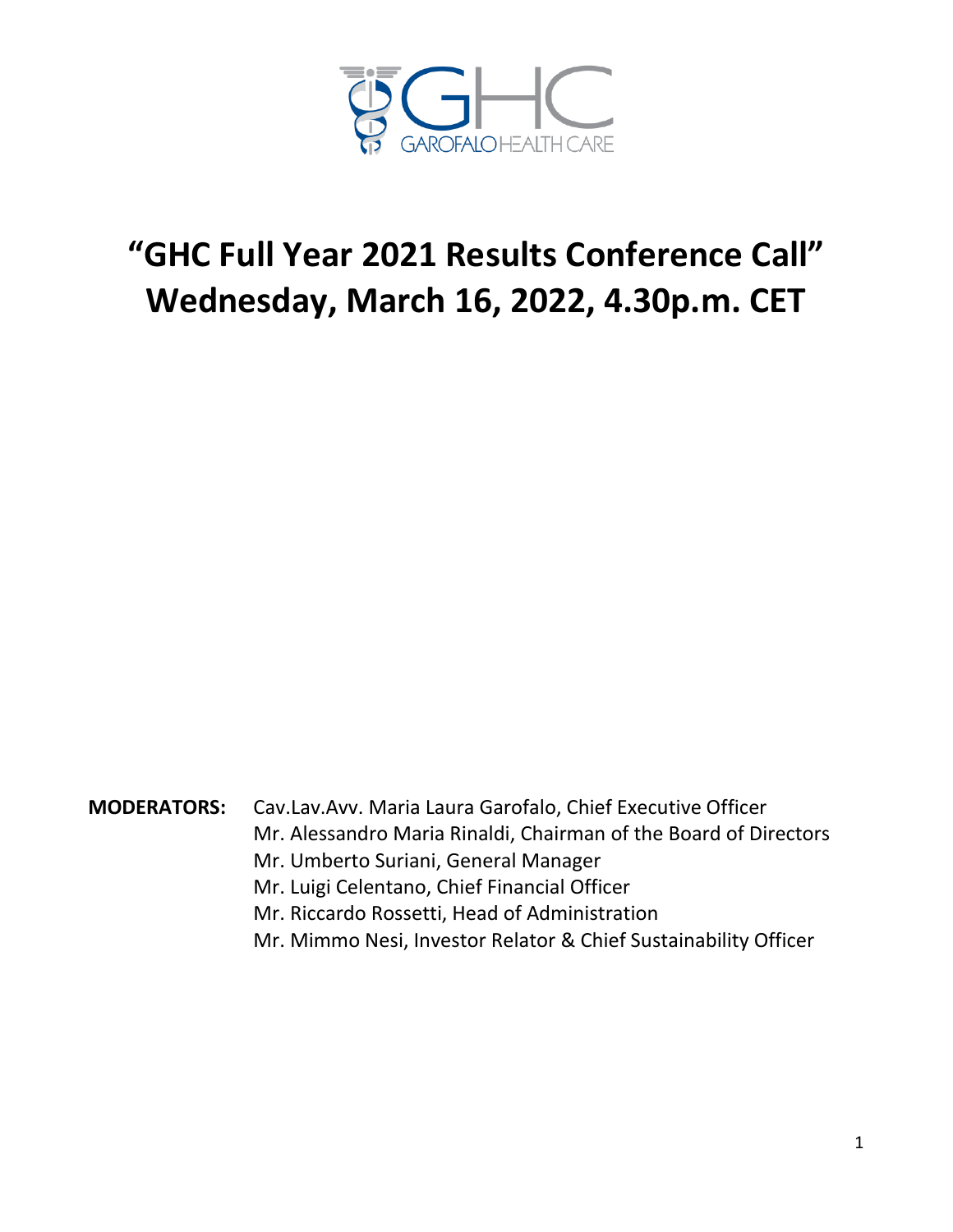

- **OPERATOR:** Good evening, this is the Chorus Call operator. Welcome to the GHC Garofalo Health Care full year 2021 results presentation. I remind you that all participants are in listen-only mode. After the initial presentation, there will be an opportunity to ask questions. To receive assistance from an operator during the conference call, type \* followed by 0. Now I would like to give the floor to Mr. Mimmo Nesi, investor relator and chief sustainability officer of the GHC group. Mr. Nesi, the floor is yours.
- **MIMMO NESI**: Good afternoon everyone and welcome. Thank you very much for your participation. I briefly introduce who is here in the room: the CEO, Cav. Avv. Maria Laura Garofalo, the Chairman of the board of directors Mr. Alessandro Maria Rinaldi, the General Manager Mr. Umberto Suriani, CFO Mr. Luigi Celentano and the administration and budget manager Mr. Riccardo Rossetti.

The presentation of the 2021 results will be made in Italian language. In the next few days, the text of the call both in Italian and English will be published on the official website. I now leave the floor to the CEO of the Group.

**MARIA LAURA GAROFALO:** Good evening everyone, thanks for participating, thanks for the attention you dedicate to us. As you know today we approved the 2021 budget, we are particularly satisfied with the economic results. As you may have noticed, they were superior to consensus. This is a very important result achieved by the group in a year that has in any case been very challenging, because the Covid pandemic has continued to persist in our facilities and in the world. We have given massive support to the system in containing the pandemic, we have opened new wards in various structures, we have hosted the most delicate surgeries of the reference public hospitals that obviously could not coexist within the hospitals themselves with Covid. I must say that compared to the first year, that is to 2020 in which Covid took everyone by surprise, our operators, our administrators, ourselves, we ourselves have acquired a certain familiarity in the management of the pandemic and therefore this has allowed us to continue our ordinary management in an absolutely effective and efficient way, but also to transform those activities supporting the system which are obviously more effective also in terms of margins. For this, my main thanks obviously goes to all the administrators of the Group's structures who were personally with their entire team on the field and were able to achieve the experience gained the previous year in the management of Covid. And this can be seen in the results. At the same time they managed to make ordinary activities work just as effectively and moreover, especially towards the second half of the year towards the end - the system, as we had foreseen and announced in the various meetings we had with investors and analysts, the system has realized that already in Italy there was an important social problem that is connected to the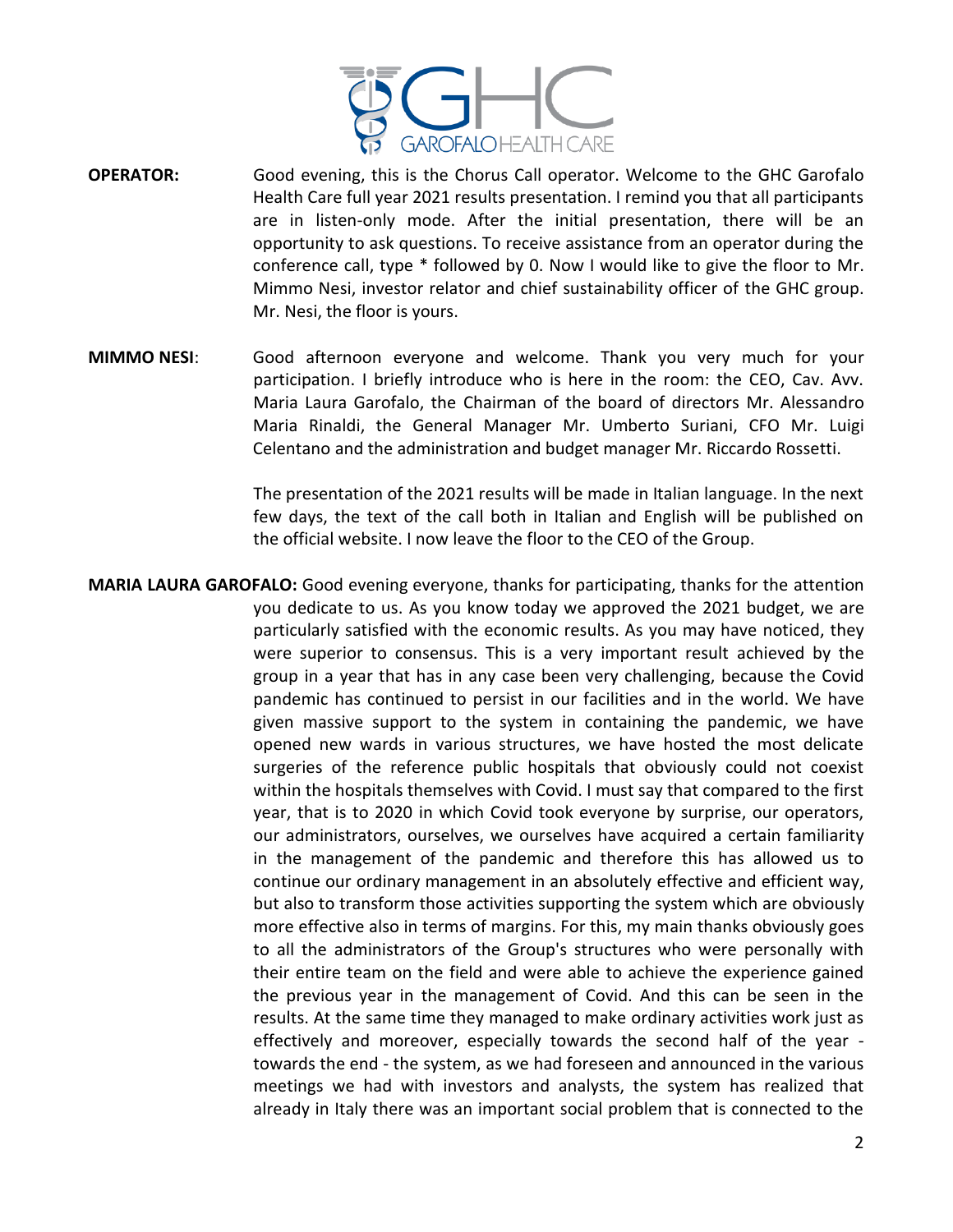

waiting lists. Let's not forget that we are the European country with the highest number of chronic patients ever, and therefore the waiting lists have only exacerbated this absolutely negative phenomenon. Even before Covid, the various regions were trying to contain waiting lists, obviously the suspension of all non-urgent activities that took place in the first part of the pandemic crisis generated a lot of outstanding welfare benefits that forced Italy and the individual regions to allocate additional funds for the containment of waiting lists and in some cases for the reduction of passive mobility. By passive mobility we mean patients from a region who, not finding answers to their care needs in their home region, go to find assistance in other Italian regions. We have benefited from these incremental budgets, even if we have not been able to produce them all in full because some were approved in November, early December, but we have received significant incremental budgets in all the structures for the reduction of waiting lists. In Veneto region we have also received a budget for the reduction of passive mobility. This is a very positive element, because we are convinced that these budgets, which are expected to increase significantly in 2022, will be structured and recognized and historicized in the system. What I am pleased to emphasize with respect to performance is that in this context, our last quarter, in terms of turnover and EBITDA, was the best quarter ever achieved since the start to date, even on a like-for-like basis. And this is a very important fact, because they are resulting produced in a particularly complicated and complex context. Another element that I am pleased to emphasize is that towards the end of the year, in addition to the various regulations including the finance law which provided for an increase in funds to support the reduction of waiting lists, a provision was also issued at ministerial level that provides for the recognition to structures like ours that have opened Covid departments of contributions for our function. The Piedmont region already received a contribution of around two million euros at the end of the year and we expect these contributions to arrive in the other regions where there are GHC structures that have opened Covid departments. Having said that, I now pass the floor to the CFO if there are no particular questions - or if we want to ask the questions later - to go into the details of the financial statements that we approved today. You're welcome, Dr. Celentano.

**LUIGI CELENTANO**: Thank you, the CEO has just commented on the particularly satisfactory result of the last quarter, a record quarter. I'm going to the full year results, the consolidated results for 2021. The group has reported revenues of 283.7 million euros, up both compared to 2020 with + 34.5%, and also compared to 2019 with + 27.5%. 2019 is a year that we still use today as a benchmark, being the prepandemic year and this growth compared to 2020 and compared to 2019 was also recorded on a like-for-like basis, therefore not only thanks to the contribution of the M&As that it has achieved in this two years. Against the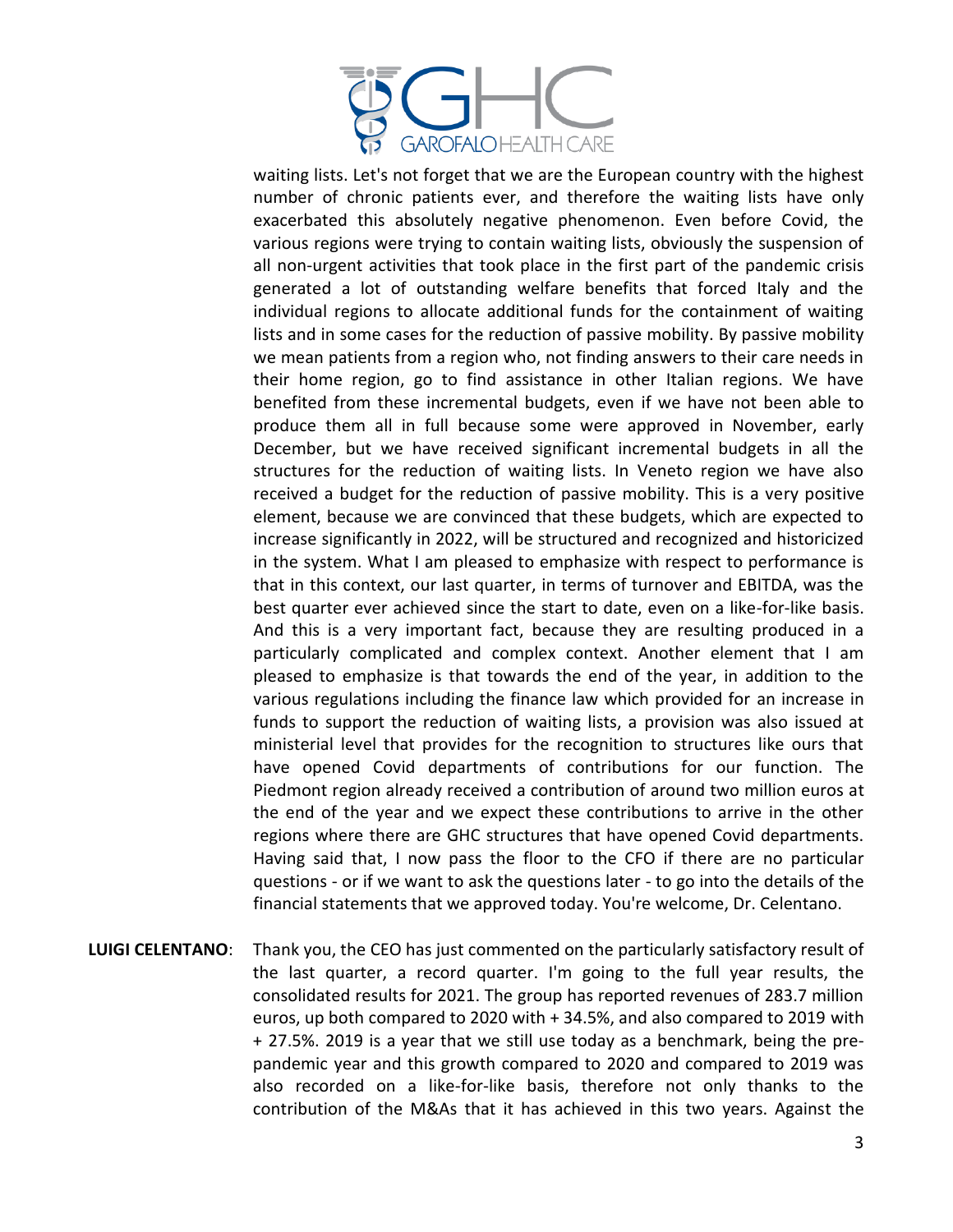

increase in revenues, the group achieved an adjusted operating EBITDA in 2021 of 53.1 million with a margin of 18.7%, also up by 56% compared to 2020 and about 20% compared to 2019. Also in this case, the growth with respect to these two reference years was recorded in an organic and constant manner. The net profit recorded in 2021 was 18.8 million, up 60% compared to 2020. The net financial position at 31 December 2021 stood at 142.4 million euros, and cash generation amounted to approximately 28 million. Financial leverage, another important parameter for us, i.e. the ratio between net financial leverage and adjusted operating ebitda is 2.6 times, down from 2.9 times at the end of last year, despite the fact that the company achieved two important MNA operations during the year, making use not only of own means - capital increase last January - but also of financial leverage. These are the overall highlights of the 2021 results, and at this point I would leave room for any questions you may have.

- **MIMMO NESI**: All right, we're ready to move on to the question and answer session. I leave the floor to the operator for the details.
- **OPERATOR:** This is the Chorus Call operator, we will now begin the question and answer session. Anyone who wants to ask a question, type \* followed by 1 on their phone. To exit the booking list enter \* followed by 2. Please ask your questions using the handset. Anyone who wants to ask a question, type \* followed by 1 now.

The first question is from Emanuele Gallazzi, of Equita. Please.

- **EMANUELE GALLAZZI:** Hello everyone, I have four questions. The first question is about the budget increase part, in particular if you can help us understand how much it weighed on fourth quarter turnover. You have talked about a measure for these to be structural and greater in 2022; if even here you could help to quantify the expectations for 2022 in terms of budget increases. The second point generally concerns what kind of recovery speed you are seeing among patients outside the region, regional and private, and if there is a specific difference on these three channels. Then, what kind of pressures are there on labour costs today, what kind of pressures are there on surgical consumables. And finally, a hint on the EBITDA estimate for 2022 - if you can give some more details - given that the consensus today is between 61 and 62 million euros, I wanted to understand what your confidence is on this figure. Thank you very much.
- **MIMMO NESI**: So, I summarize the questions: there are four questions, one is related to budget increases with particular reference to the fourth quarter of the year. How much did the budget increase impact and what are the expectations for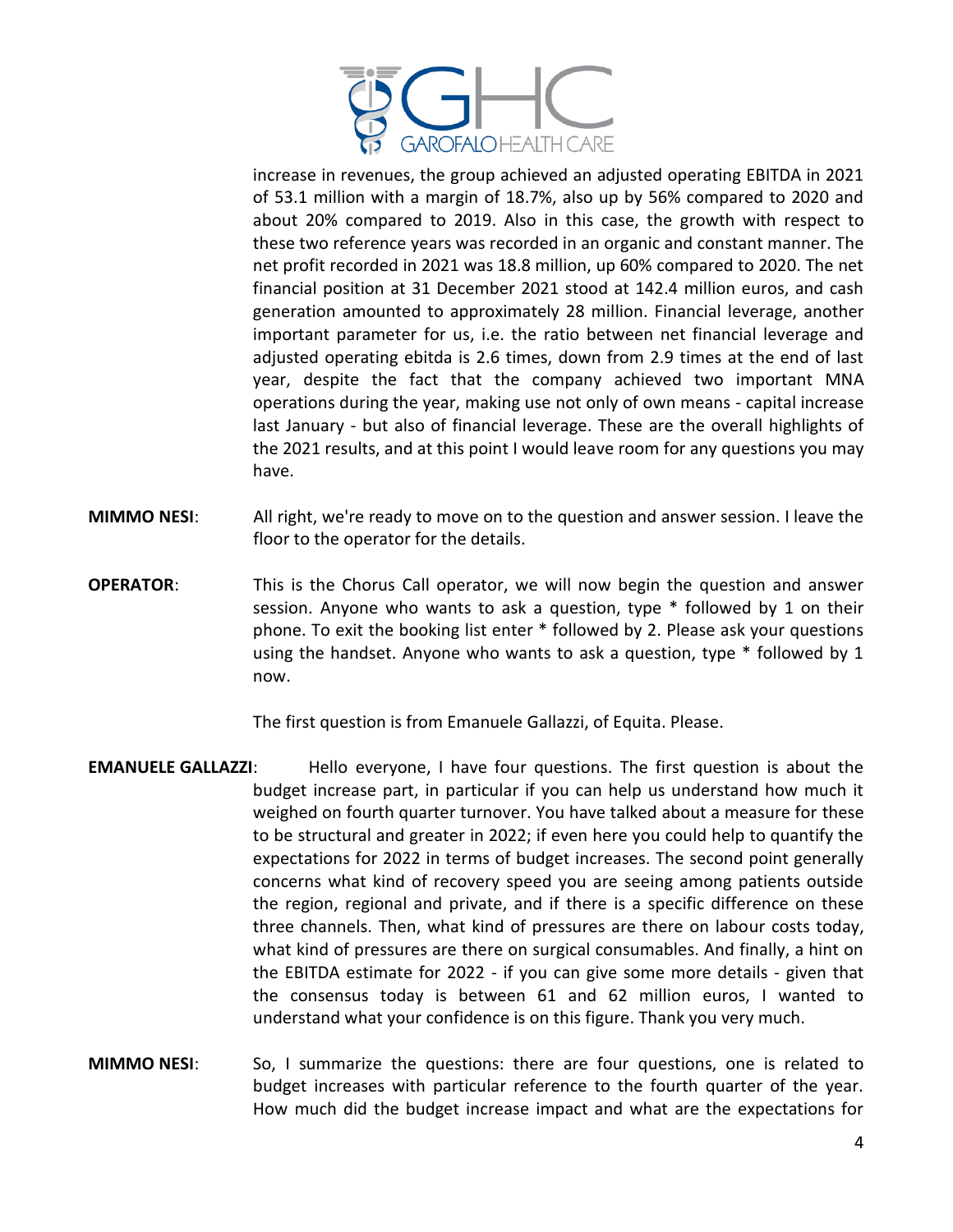

2022? The second question is about the speed of recovery that society is seeing in terms of flows between regional, queen and private patients.

The third question relates to any incremental pressures on service material costs. I know there is a fourth question, but let's start with this three.

**MARIA LAURA GAROFALO**: So, as regards the first question, I tell you that in the last two months of the year we have been assigned approximately EUR 3,4 million of incremental budget of which we have managed to produce approximately EUR 2,6 million because some attributions were communicated to us in the month of December. With regard to 2022, we have already received the allocation of approximately EUR 3,8 million of incremental budget, we expect another approximately EUR 5,8 million for a total for the year of approximately EUR 9,5 million. This last amount includes important items regarding budgets assigned for the reduction of passive mobility, i.e. a part of these contributions will concern the reduction of waiting lists and a part the reduction of passive mobility, therefore the outgoing patients. This with regards to the first question, I hope I have been clear. As for the second question, certainly compared to 2020 we have seen a recovery in the flows of extra-regional patients, because we have settled on the numbers of 2019, I honestly also expect a growth in the private sector in the years to come, therefore from 2022 onwards, because the care needs that have increased especially due to Covid in all specialties, mean that patients are moving to have insurance coverage, knowing that some needs are more urgent and sometimes they have neither the possibility nor the desire to wait for the times of the public system. So I expect - as happened in the 2-3 years before Covid, in which we witnessed a major leap forward in health care costs for patients with insurance coverage - a further leap forward in this expense in future years. Just by being in the field we perceive system stress from this perspective. Let's not forget that during Covid the system has only or mainly faced this pathology and the mortality rate in other specialties has sometimes skyrocketed. Today the Italian system can no longer afford to lengthen waiting lists, also considering that chronic patients represent a considerable economic burden for the country system in general. Let us not forget that a chronic patient first stops being a taxpayer and becomes exclusively a subject to be assisted by the system. This aspect is now clear to everyone. I also expect more consistent incremental budgets in the years to come, because let's not forget that this year the regions come out financially stressed by Covid, so even the budgets of the most virtuous regions are stressed by the management of Covid which was an important financial commitment for all regions. Nonetheless, there was significant funding for us. When we move towards a normalization of the situation, I also expect a greater availability of additional resources towards waiting lists. As for the third question, everyone can see that on the consumption side there is a strong surge in this expenditure,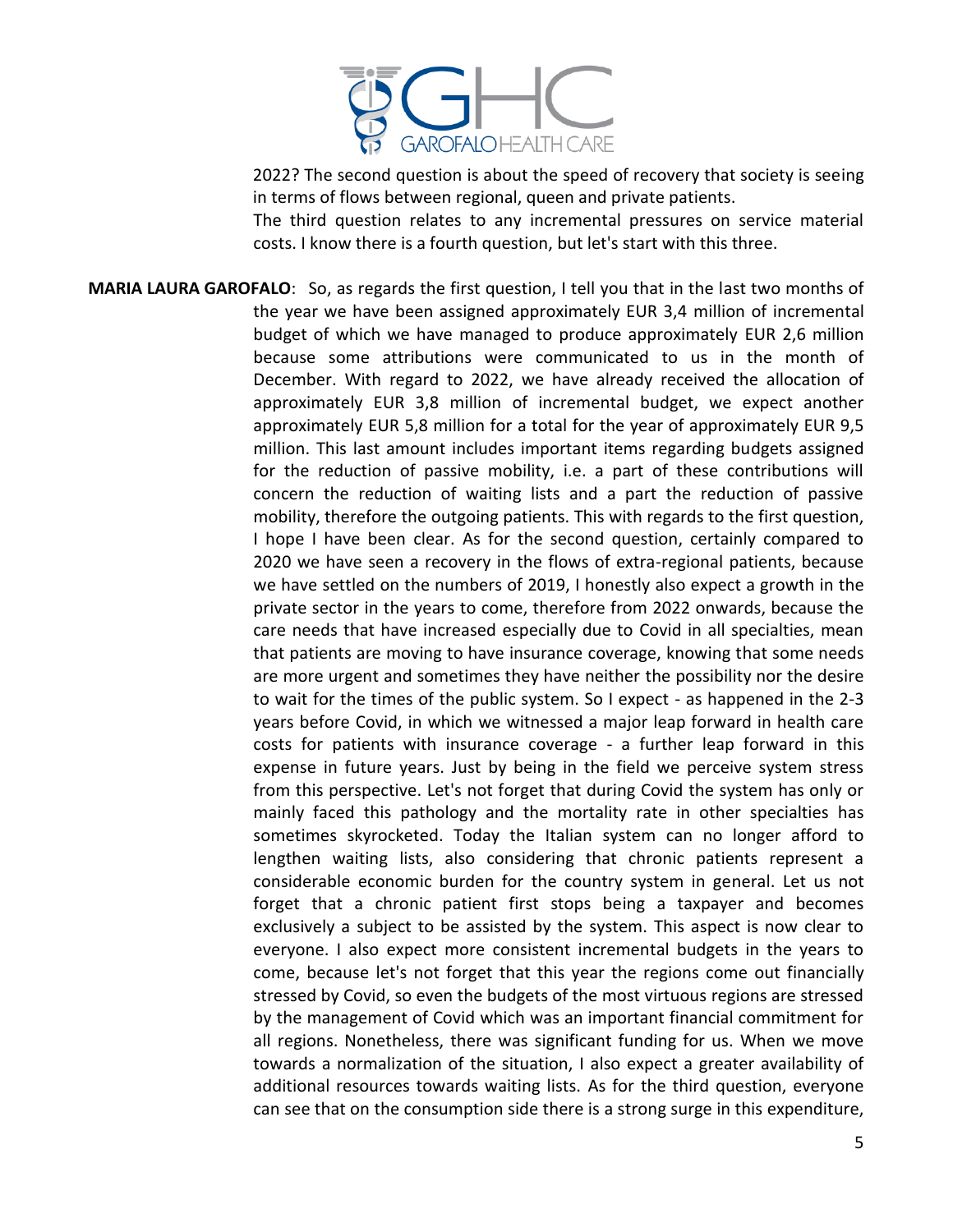

fortunately we are not an energy-intensive company, so we certainly have an increase in consumption costs that affects all sectors, but this pressure largely absorbed in terms of turnover does not have a particularly significant impact in our sector. As for the costs for other materials, we still have no perception, we do not have our suppliers under control and we are continually trying to stress them down, but to date we have not had a sign of an increase in these costs yet, if not in consumption.

- **MIMMO NESI:** There was the last question relating to the 2022 EBITDA forecasts with a consensus between EUR 61 and 62 million. Obviously I remember that the company cannot provide public information.
- **LUIGI CELENTANO**: Yes, the premise is correct, but I can say that compared to the consensus on 2022, what we are registering is the surge in the cost of energy which, as the CEO said, does not have such a significant impact as we are not an energyintensive reality. In any case, we expect this to impact the costs of the company. Another element that, in order to correct the consensus, must perhaps be traced back to the strengthening process that is taking place in the holding company. This process accompanies the dimensional growth of the group, so we can say that we are not far in our expectations from the value of the consensus, probably in my opinion the consensus does not capture these two elements.

**EMANUELE GALLAZZI**: Perfect, thanks a lot to everyone.

- **OPERATOR:** The next question is by Mr. Isacco Brambilla, from Mediobanca.
- **ISACCO BRAMBILLA**: Good evening everyone, I have a couple of questions, then eventually I get back in line to ask others. The first is about this year's numbers: could you give us some indications on the turnover and proforma EBITDA by including both Domus Nova and the San Francesco clinic for 12 months? The second question concerns the contributions for Covid management: can you remind us of the other facilities in which you have made additional beds available? Thank you.
- **MARIA LAURA GAROFALO**: So I will start to reply to the last question, first. Beyond Eremo, the companies which opened Covid departments are the following: Casa di Cura Prof. Nobili in Castiglione dei Pepoli in Bologna province, Nigrisoli, Rugani Hospital and Villa Berica in Vicenza. As for your question about proforma, I will give the floor to the CFO.
- **LUIGI CELENTANO**: If I understood well, you were asking about 2021 proforma data for revenues and operating EBITDA-adjusted, right?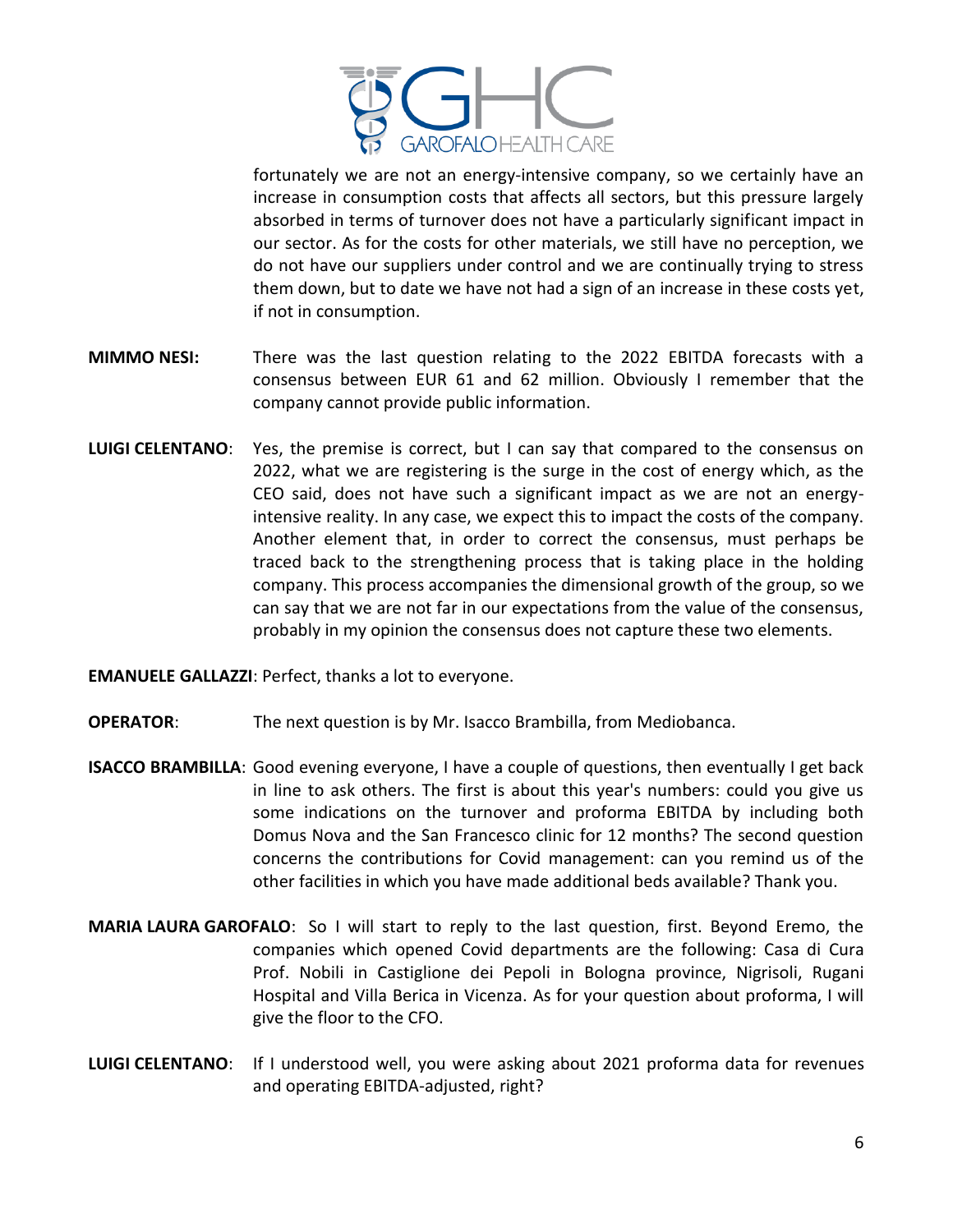

- **ISACCO BRAMBILLA:** Exactly, taking into account the facilities that were included this year for 12 months, if you have this information available.
- **LUIGI CELENTANO**: Revenues amount to 309.8 million and adjusted operating EBITDA amounts to EUR 54.8 million.

**ISACCO BRAMBILLA**: Okay, thank you.

- **OPERATOR:** The next question is by Dario Michi from Exane BNP Paribas. Please.
- **DARIO MICHI**: Good afternoon everyone. My first question is about M&A: could you please give us some indications? According to the press release, the external line growth will play a role in 2022. What are the latest developments? Are there any files? My second question is about the already agreed amounts which have an impact on the budget and on agreed and known compensations for the year 2022 compared to 2021. I am referring to incremental budgets amounting to 9.5 million, as well as Covid compensations that you are expecting for 2022. My last question: are you thinking about any additional possibilities of enhancing your assets? Thank you.
- **MIMMO NESI:** I repeat the three questions: the first question concerns year 2022, is about M&A and asks for some indications.
- **MARIA LAURA GAROFALO**: I will reply to this question first. As for M&A, since our foundation we have always based our growth on external lines, this is why we are very much focused on M&A. We have some quite big and interesting files on the table. What we are worrying about is the long assessment times, it is not easy to find the reference financial year for assessment purposes, because for last year's operations we used as reference financial year, year 2019 - since 2020 was obviously an extraordinary year that was very much impacted by Covid -, today 2019 is too far away in time for us, but 2021 is still impacted by Covid in some facilities. This means somewhat longer assessment times. Nevertheless we have on the table some very interesting targets that are in line with our current facility inclusion process, with a target concerning the inclusion of bigger facilities. What was the second question?
- **MIMMO NESI**: The second question was asking for information about the impact on the budget and on the agreed compensations for 2022.
- **MARIA LAURA GAROFALO**: As far as year 2022 is concerned, the already allocated funds we are informed about amount to around 3.8 million, whereas the funds we are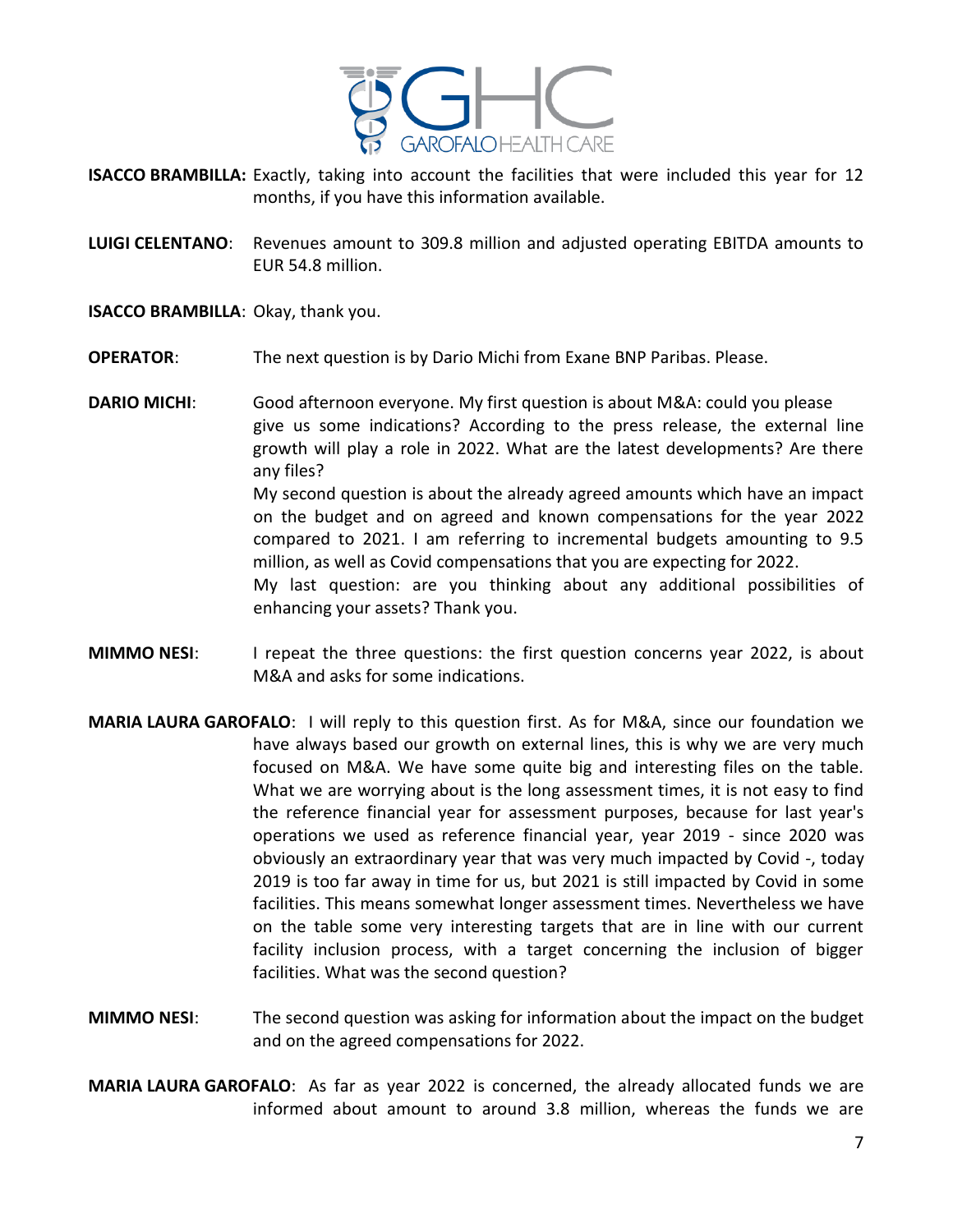

confident about amount to 5.8 million.

**MIMMO NESI**: There was a one third question relating to any possibilities of enhancing assets that the company is now taking into account.

- **MARIA LAURA GAROFALO**: What I can tell you is that we started with some concrete actions, we have already found a consultant who will support us in the enhancement process of our real-estate assets, and I hope I will be able to give you some more concrete information over the next few months.
- **DARIO MICHI**: Can you hear me?
- **MIMMO NESI**: Yes, we can hear you. I am not sure if you heard our replies.
- **DARIO MICHI**: Yes, thank you, they were very clear. The information you have of 3.8 million is additional to what you have already agreed for year 2021 - that is 3.4 million - or not? So EUR 400,000?
- **MARIA LAURA GAROFALO**: No, 3.8 million do not add up to last year's 3.4 million, but they are 3.8 million that we already received, whereas we are very confident that we will get 5.8 million over the next few weeks, because we are constantly in touch with our reference local health authorities. Therefore I think it that over the next few weeks we will also get those EUR 5.8 million. Please.
- **LUIGI CELENTANO**: I would like to add something. 3.4 million of 2021 is the amount they accepted to give us, of which we have 2.6 million in 2021, so 3.8 million are actually 2.6 million.
- **MARIA LAURA GAROFALO**: This is correct, because as I said at the beginning, we were assigned 3.4 million between November and December of last year, so we where not able to use them completely and our budget only took advantage of 2.6 million. This year we will use all 3.8 million we received, as we have known about them since from the beginning of the year, and I think that over the next few weeks we will also have the chance to use an important amount from the EUR 5.8 million amount. Our strategy, in order to avoid the same conditions we had last year we are also very confident about the allocation of this incremental budget - we ordered our facilities to carry out activities in the first semester, so that if we get some more incremental budget at the end of the year - which according to some local health authorities we may get in addition - we can already start production in the first semester, so as not to lose the chance to use any additional budget we may get at the end of the year. What the CFO said is very important, because 3.8 million take into account those 2.6 million and not those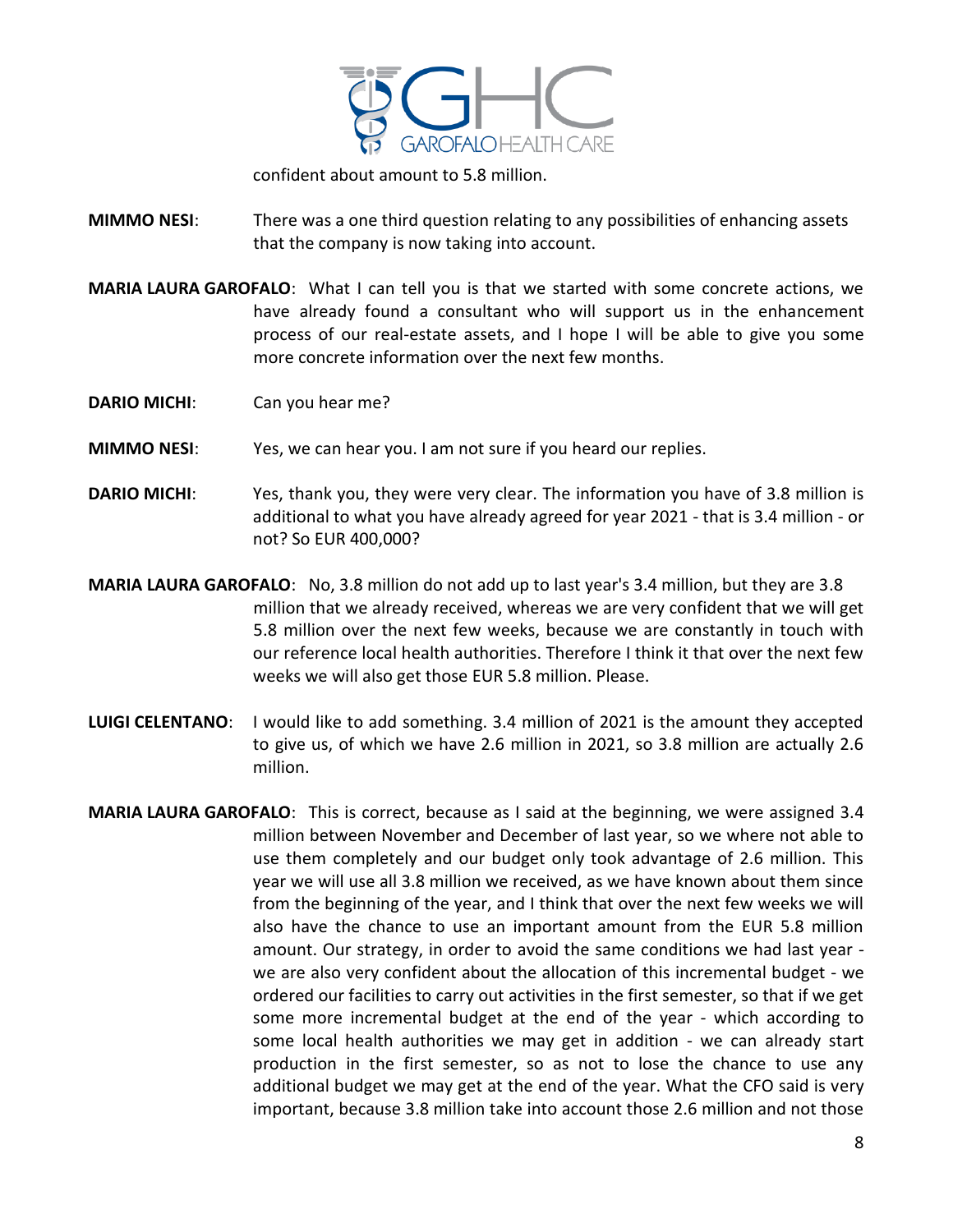

3.4 million.

**DARIO MICHI**: Excuse me, and what is the amount of compensation for the opening of Covid departments, in your opinion?

- **MARIA LAURA GAROFALO**: Frankly we have not calculated it yet. The amount will change based on the facility, each region allowed us to open this Covid departments through an agreement which may be similar to the ministerial provisions. The difference will be based on how much over the last few years we have opened departments through agreements with our reference local health authorities that were closer to the current ministerial provisions. We should stress that the compensation we are talking about is relating to year 2020 for Eremo, therefore we are expecting an additional compensation for year 2021, covering the first year of Covid, when we opened the department. In the first year all agreements were quite different compared to ministerial provisions. In the second year some regions had agreements which are closer to ministerial provisions. What should be stressed is that the compensation we got was for year 2020 and not for year 2021, therefore I expect for the same facility to get a contribution for the same function for 2021.
- **DARIO MICHI:** Sorry for taking too much of your time, but could you give us some information about investments, considering the strong development of capex that were recorded in 2021, which have almost doubled compared to 2020? Thank you.
- **LUIGI CELENTANO**: If I understood well, your question concerns the investments we expect for 2022?
- **DARIO MICHI**: Yes, please.
- **LUIGI CELENTANO**: For 2022 we can say that two important enlargement processes will be completed concerning Istituto Raffaele Garofalo 2 whose restructuring workings should be completed during this year. During the course of this year, phase 2 of another important organic development project we mentioned will be completed, i.e. the restructuring of Santa Marta care facility for the second semester of the year. There will be also a series of important interventions and organizational arrangements in order to improve the productive capabilities of two relevant facilities such as Hesperia and Domus Nova in Ravenna. These are extraordinary projects which in our opinion will be worth around EUR 12 million. As far as investments for maintenance activities are concerned, they aim at replacing obsolete materials and at following some regulatory adjustments or accreditation procedures or at improving service quality and facility functionality or at implementing energy-efficiency projects with were started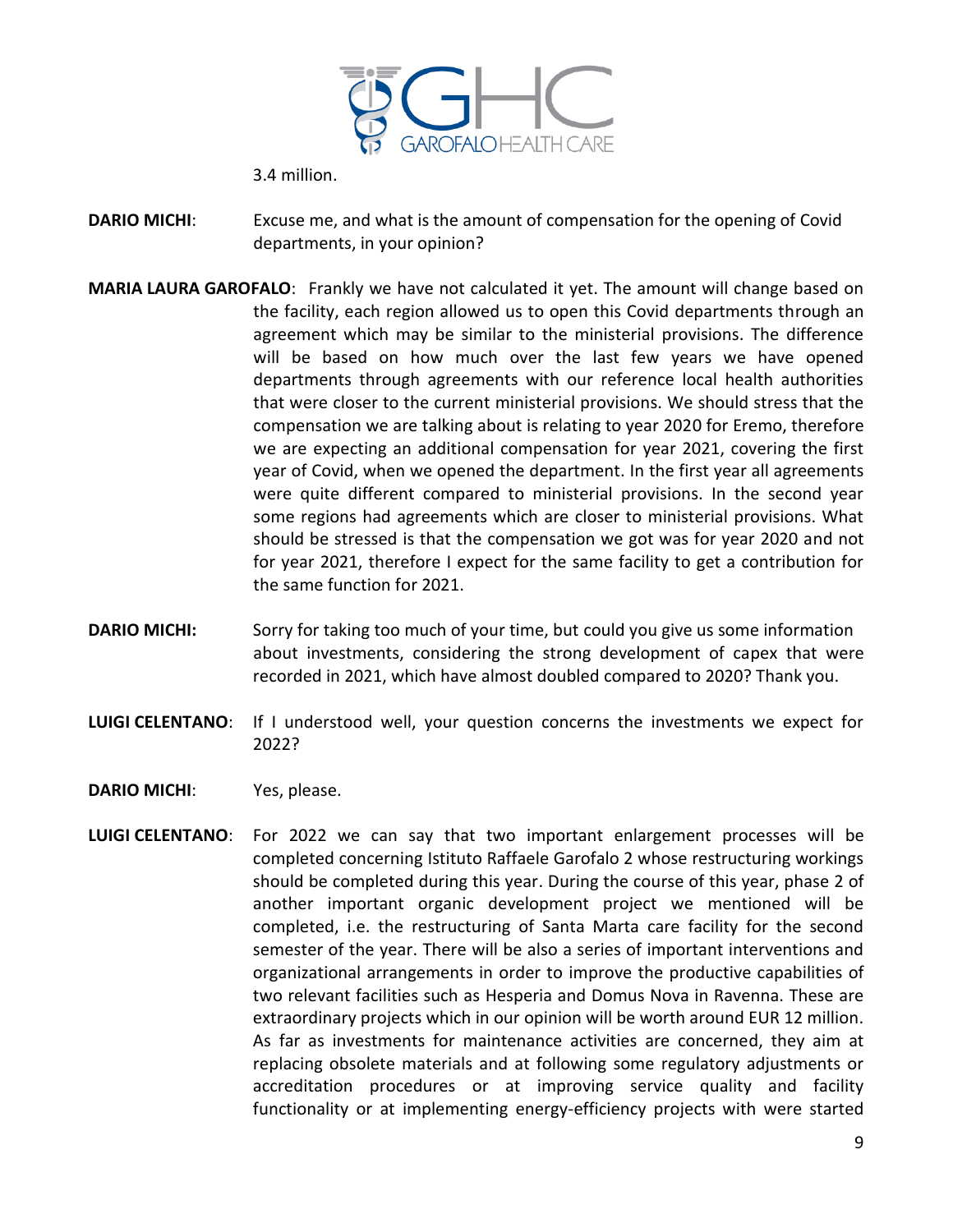

this year. I can give you an idea in terms of impact on this year's turnover, which is around 5%.

**DARIO MICHI**: Thank you.

- **MARIA LAURA GAROFALO**: I would like to stress that the two structural and enlargement processes that were mentioned by Mr. Celentano – Istituto Raffaele Garofalo 2 and Santa Marta in Genova - represented two development investment projects, which will start at the end of 2022 but will have some important effects in terms of earnings and EBITDA in 2023.
- **DARIO MICHI**: Good, thank you.
- **OPERATOR:** I would like to remind you that if anyone wants to ask a question, type \* followed by 1 on their phone. Next question is a follow-up by Isacco Brambilla from Mediobanca. Please.
- **ISACCO BRAMBILLA**: Good evening. I have a couple of additional questions: the first one is a followup question about capex. If I understood well the information provided by the CFO, we can expect a capex expenditure beyond 20 million for this year, almost equally divided between maintenance capex and development capex. My second question is relating to Domus Nova: could you give us an update on the integration? How is it moving forward compared to the plans that you shared during acquisition? Thank you.
- **MIMMO NESI:** I repeat the questions: the first one was about capex and the question was if the amount of 20 million is confirmed.
- **LUIGI CELENTANO**: I would start with this one. The 2022 estimated capex is even higher than 20 million, taking into account that an important amount is due to enlargement projects, which will impact for around 12 million plus maintenance capex which, in relation with the turnover, is around 5%. These amounts are higher than 20 million, because if we compare them to those of the year 2021, whose final balance amounted to 19 million of capex, the amount is extended due to the new acquisitions.
- **MIMMO NESI:** There was one second question relating to integration.
- **MARIA LAURA GAROFALO:** As far as San Francesco clinic is concerned, we are very satisfied. We would like to stress that compared to year 2019, which is the reference year for the acquisition process, San Francesco had a turnover of EUR 32 million, and finishes year 2021 with a turnover of EUR 32.7 million. From the financial perspective, we are perfectly in line with our forecasts. As for Domus Nova, as I